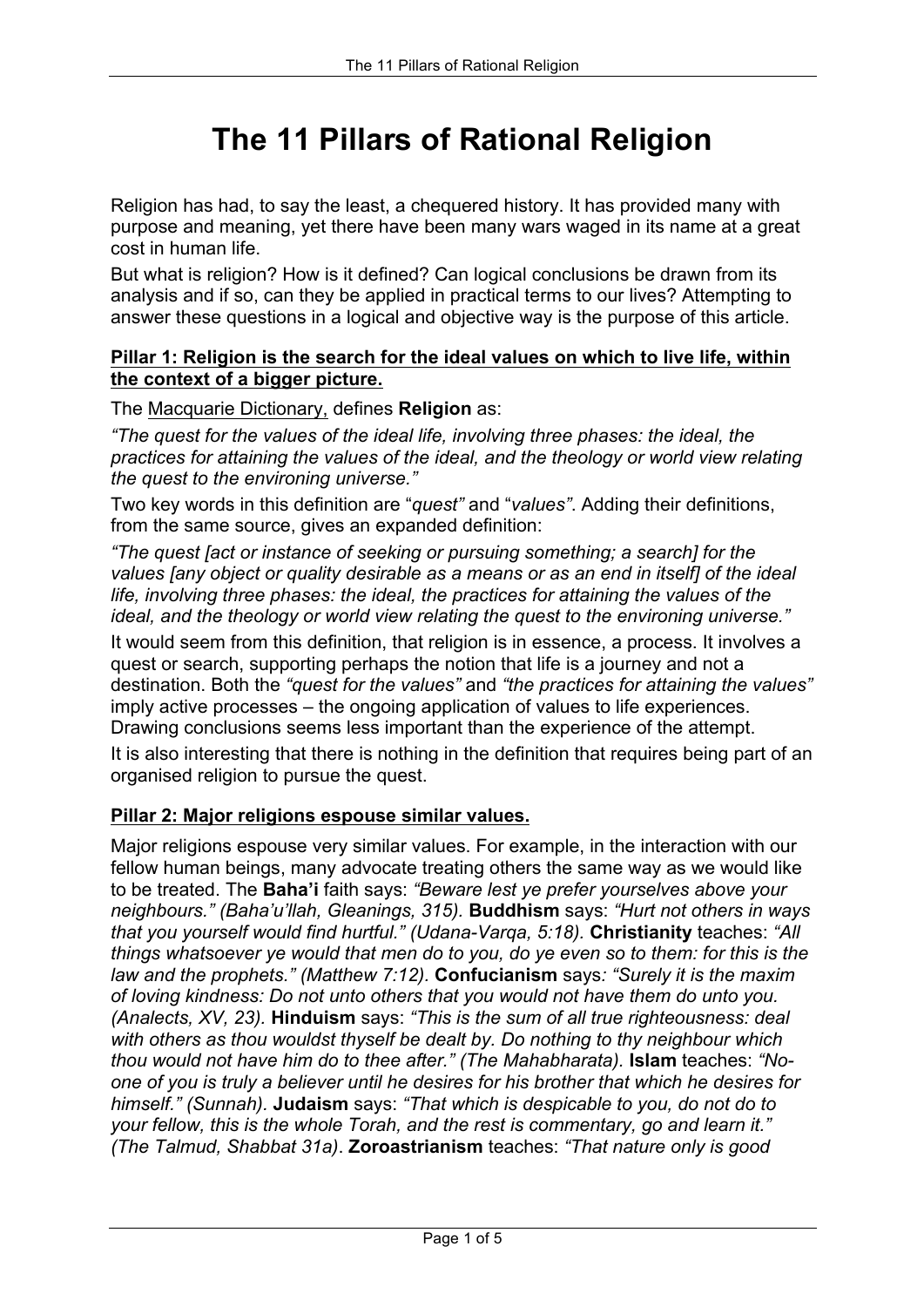*when it shall not do unto another whatever is not good for oneself." (Dadistan-i-Dinik, 94:5).*

## **Pillar 3: Major religions combine their core values with a set of rules and regulations in all-or-nothing "package deals".**

Organised religions come as "package deals" combining their core values with a unique set of rules and regulations which are fixed and immutable. They adopt an "all-or-nothing" demand of their adherents with hierarchical structures that both enshrine and enforce their "packages". In essence, they are religions of authority that require mere intellectual assent to their set of beliefs. The *"quest for values"* implies action in the here and now, whereas, religions of authority are rooted in the past. Challenging their authority can come at a price. Viewing the heavens through his telescope, Galileo discovered hitherto unseen stars and for challenging the church's belief in a fixed firmament was placed under lifetime house arrest, a ruling only officially revoked in 1965 – over 300 years later!

## **Pillar 4: Religious conflict occurs as a result of differences in relatively unimportant rules and regulations, not core values.**

In looking more closely at values, there appears to be an almost intuitive agreement on the "right" values. Love, honesty, integrity, forgiveness, tolerance, understanding and respect seem to be the hallmarks of an "ideal" life whether you are guided by organised religion or are on a personal quest. Logically, these values all support the notion of inclusion which, taken to its logical conclusion, would mean unified humanity, whereas their opposites, based on exclusion, inevitably lead to fragmentation.

In looking at the source of religious conflict, it appears that differences in core values are not the cause, but differences in the relative merits of prophets and differences in creeds and rituals. In most cases, it seems the tail is wagging the dog. Religions agree 90% and differ by 10% yet, for some illogical reason, this relatively unimportant 10% receives 90% of the attention.

### **Pillar 5: Most religions believe that they are right and all others are wrong.**

It would seem that each religion, and every sect or division of every religion, has the conviction that they are the one and only true religion. They believe they are right and everyone else is wrong. This is often reinforced with the belief that only followers of their religion will/can earn salvation.

Logically, "exclusive truth" makes little sense. For example, there may be many different ways to climb a mountain. Is any one path "right" to the exclusion of all others? Don't all paths arrive at the same place and isn't the view from the top identical? Also, every language and dialect throughout the world will have a name for what English calls "the moon". Is a Parisian calling it "la lune" or any other of the hundreds of global "moon" words, wrong? Differences in mountain paths and language are tolerated, even celebrated, but acceptance of differences in religions, for some illogical reason, are not.

Many religions claim divine origins as a source of their "rightness". Their claims may or may not be true, but all have certainly gone through a process of formalisation, documentation and publication – stages all involving the hand of man. Any claim of divine infallibility should be viewed within this context.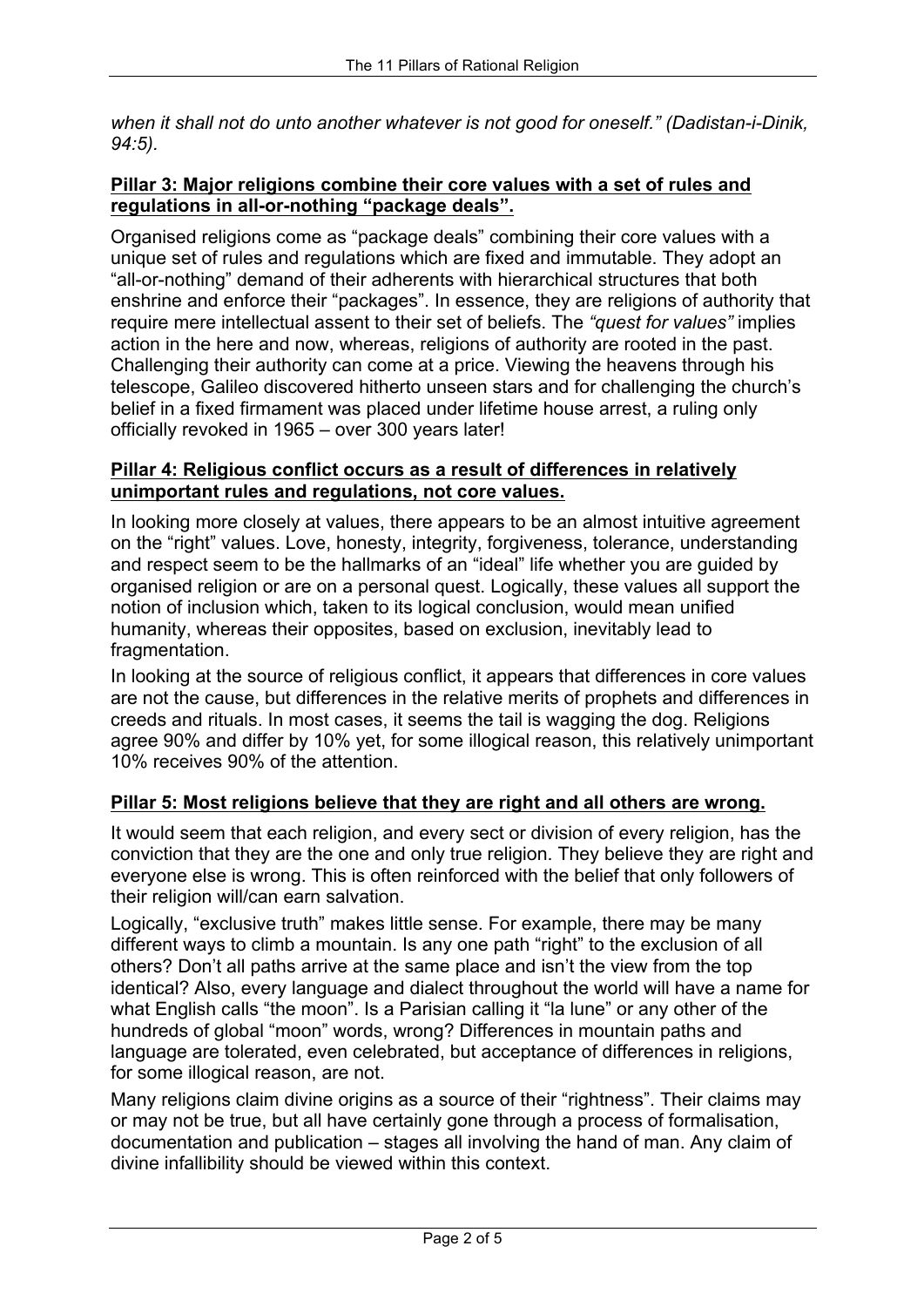## **Pillar 6: The major reason we follow a particular religion is the family into which we are born.**

Many defend their religion as being the only "right" one as if they had been to the Religion Supermarket, surveyed all offerings, assessed which make the most sense or relevance and have then chosen the "best" one. In reality, it is more a matter of luck – the circumstances of birth. A child born into an Orthodox Jewish family is likely to become an Orthodox Jew. A child of a Mennonite family is likely to become a Mennonite.

## **Pillar 7: If you believe in a Creator, there can be only one.**

The Creator is called God by Christians, Allah by Muslims and Yahweh by Jews. All are monotheists, hence none would agree, and it makes no sense, to have three Master Architects. Ultimately there must be One, or none. (The term "the Creator" is used here to embrace all three.) The three religions have a good deal of similarity in their core beliefs about the Creator. They all acknowledge one Creator, that everything we have is owed to that Creator and that we should love or serve that Creator. **Christianity** teaches us to love both God and neighbour, **Islam** teaches that the purpose of existence is to love and serve Allah, while **Judaism** emphasises the personal relationship with Yahweh and living a moral life.

#### **Pillar 8: If you believe in creation, then the Creator must have created all there is – including us.**

It is logical that the Creator of anything must have superior knowledge and perspective over and above that which is created. The buck of Creation must stop somewhere. This applies to the Creator making a universe or a human being creating an artifact. Anything created must start as an intention, or purpose in the mind of the creator who must then have access to the requisite materials and skill to manifest that creation.

If you believe in creation of the universe, then the Creator made **everything** in it. On a physical level, our scientists agree. They maintain, through the various Laws of Thermodynamics, that matter and energy can be neither created nor destroyed, and yet they exist. If energy and matter weren't created, then they must have created themselves. The logical implication is that a glass of water is more intelligent than a human being as it somehow created itself but a human being is incapable of doing so.

Belief in a Creator must also apply to the creation of the non-physical world – such as thought, intellect, instincts, mind, emotions, humour, imagination and free will. All these were either created or they created themselves which again raises the glass of water analogy.

In the absence of self-creation, it follows that the Creator must have not only made the physical and non-physical worlds, but also created us. It may be worth pausing here a moment to grasp the potential implications of this. If this thesis is correct, the Creator made us – not our parents. They were perhaps the conduit, the opportunity, but as humans are unable to create a single atom of matter, how reasonable is it to suggest that humans can create another human being? The logical conclusion is that we are in the first instance true offspring of the Creator, courtesy of our parents with the corollary that, as we all come from the same Creator, we are all primarily brothers and sisters. Isn't the selfless act of a stranger, with no thought for their own safety,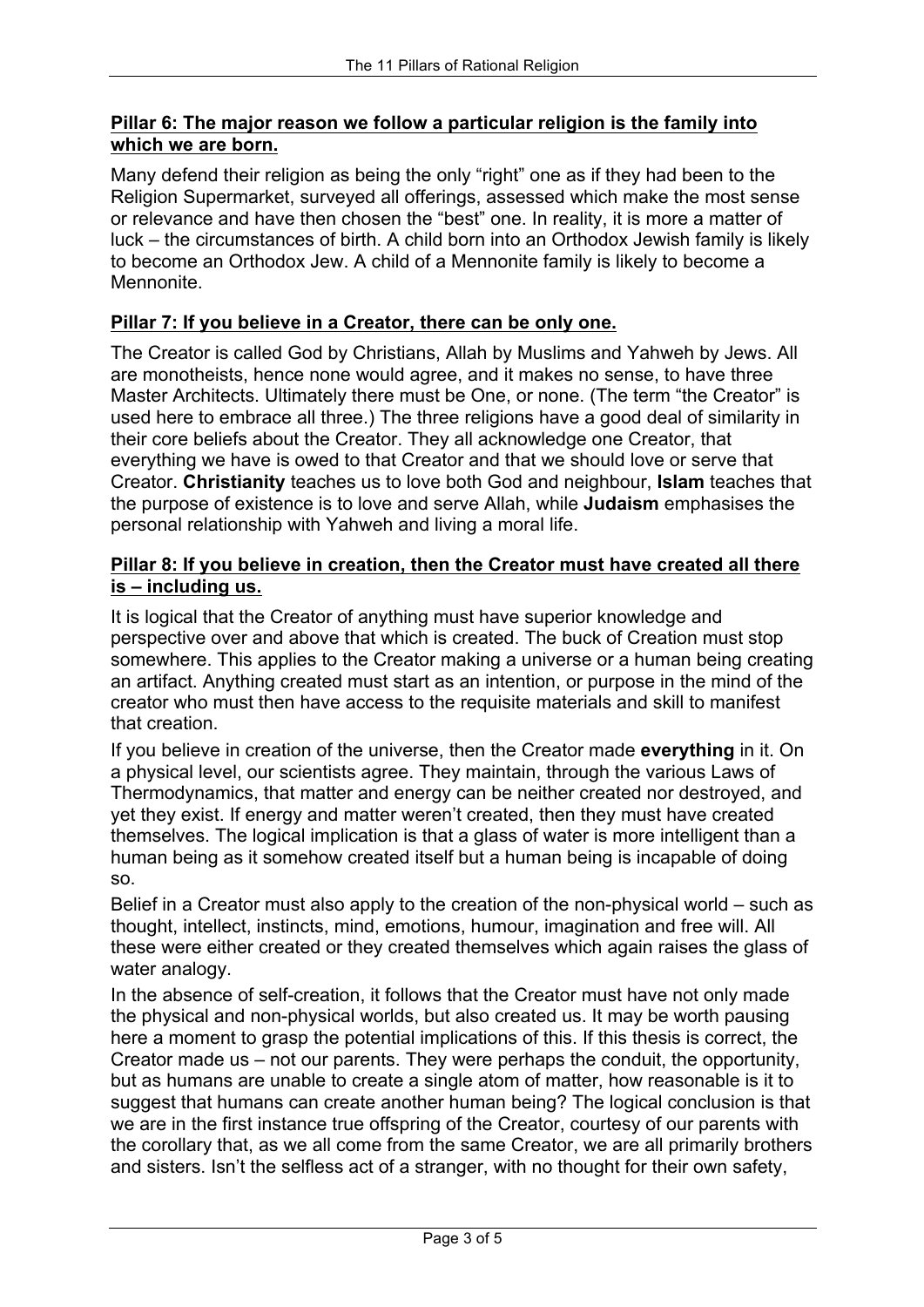diving into a swollen river to save a drowning child evidence of our universal connection?

But what is the true "us"? We see ourselves mainly as bodies and believe that "in there somewhere" is a soul, essence or spirit that may be able to transcend bodily death. (The term "spirit" will be used to cover all three.) From the Creator's point of view, could it be that the true "us" is spirit, only temporarily housed in a body that allows the spirit to express itself?

One critical gift the Creator must have endowed us with is free will. Without it we are robots and life would be an interesting but ultimately purposeless enterprise. Logically, free will must be total – anything less than 100% isn't free.

Consider also that the Creator needs to withdraw completely to allow our free will to manifest unhindered. Could this be the reason why, despite repeated calls, the Creator doesn't intervene in either our personal or global affairs?

### **Pillar 9: The true nature of the Creator and the full scope Creation is unknown, unknowable and irrelevant.**

Many people feel they need a full understanding of the Creator and Creation before they can make any religious choices. Logically, we can never hope to understand everything about the Creator and Creation as any conception by a human mind must, by definition, contain no greater intelligence than that of the human conceiver.

It's like wanting to explain algebra to a two year old. We know that for them, for now, algebra is unknown, unknowable and irrelevant to their lives. But we also know the potential of the two year old and are patient in allowing them time to develop. A lack of understanding of algebra in no way limits their lives now.

Is this perhaps analogous to the Creator's view of us and our potential on a spiritual level? Maybe for us, for now, the full answers are unknown, unknowable and irrelevant? While we may acknowledge there is still "algebra" waiting for us to learn, could there be a task for us now that is knowable and relevant?

# **Pillar 10: If there is a purpose to our lives, there must be something "in it" for the Creator.**

This relates to the last part of the definition of religion *"… the theology or world view relating the quest to the environing universe".* If our lives have a purpose, then that purpose must have been determined by the Creator. Whatever the purpose is, there must be something of value, something "in it", for the Creator, otherwise why bother? It also makes sense that it must be something that we can create that the Creator can't.

And it would seem that there are specific time/space limits for us to either create that value or not – a "test period" to arrive at a conclusion. The time would seem limited to our bodily life, within the fixed space of Earth.